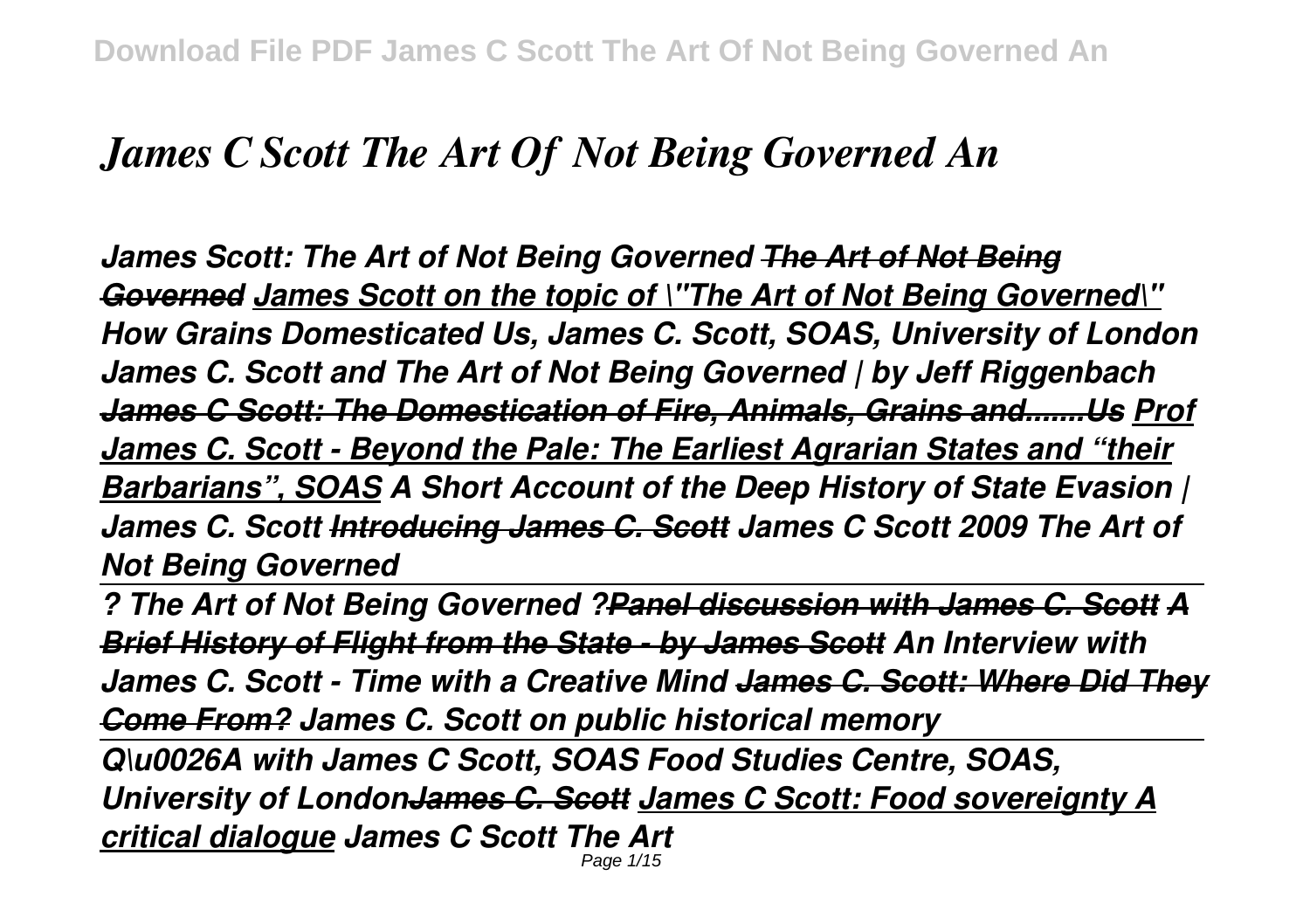*Designed by James J. Johnson and set in Ehrhardt type by Tseng Information Systems, Inc. Printed in the United States of America. Library of Congress Cataloging-in-Publication Data Scott, James C. The art of not being governed : an anarchist history of upland Southeast Asia / James C. Scott. p. cm. Includes bibliographical references and index.*

## *The Art of Not Being Governed - Libcom.org*

*The Art of Not Being Governed does not come out of a clear blue sky but represents an extension and adaptation of many ideas with which Scott has worked over the years. Many people first gained some familiarity with the theory underlying this new work through the seminars and keynote lectures Scott gave at intervals over an extended period at elite centres of learning worldwide, often under the rubric 'Why Civilizations Can't Climb Hills'.*

*The Art of Not Being Governed: An Anarchist History of ... James Scott writes with passion and with an intriguing focus on various highland peoples of Indo-China - whom he clearly admires - which he uses as an exemplar of his thesis that 'the history of hill peoples is best* Page 2/15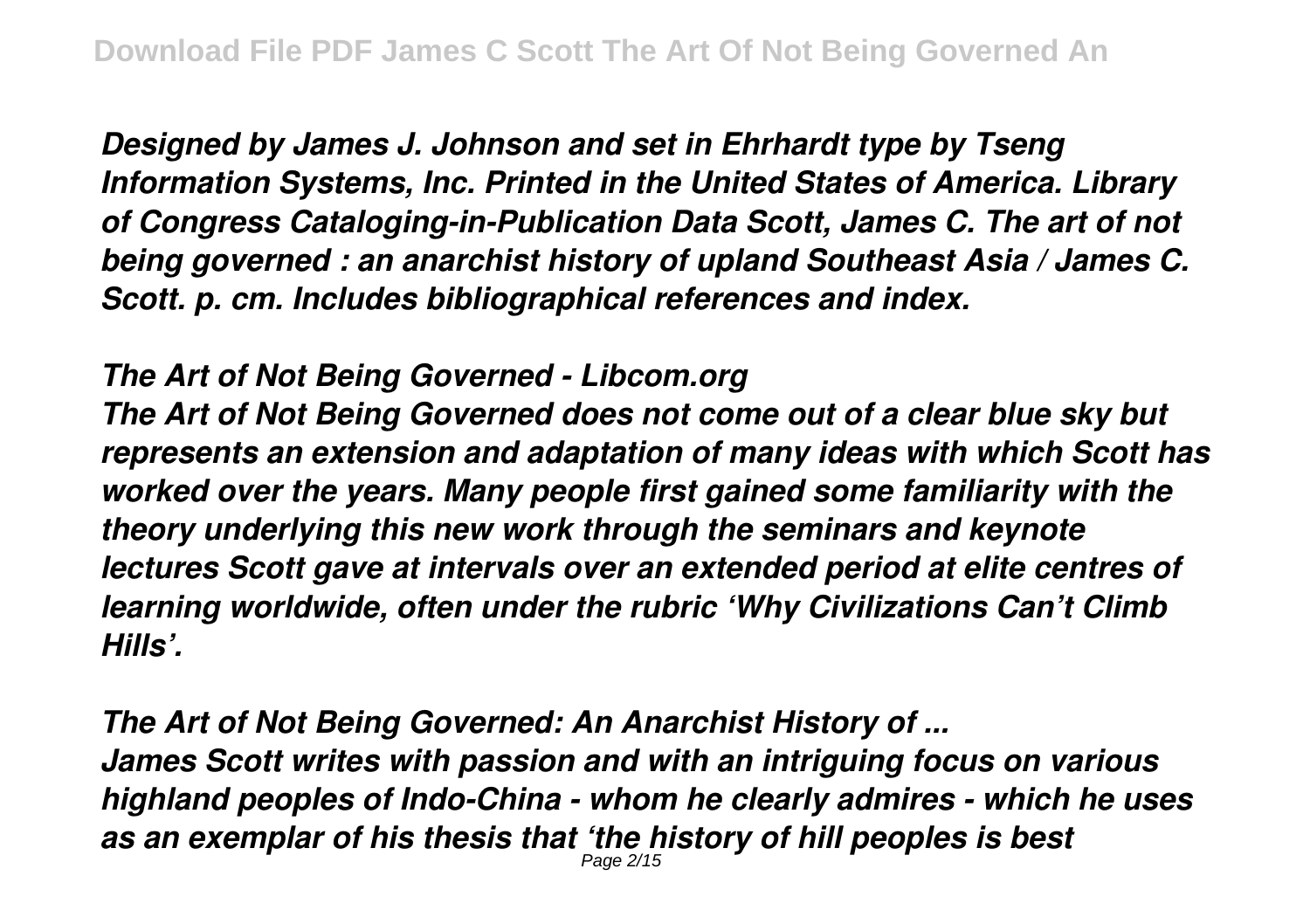*understood as a history not of archaic remnants but of 'runaways' from state-making processes in the lowlands … providing that we take the long historical view' (page 24).*

*The Art of Not Being Governed: An Anarchist History of ... The Art of Not Being Governed: An Anarchist History of Upland Southeast Asia. The Art of Not Being Governed. : James C. Scott. Yale University Press, 2009 - Political Science - 442 pages. 2...*

*The Art of Not Being Governed: An Anarchist History of ... The Art of Not Being Governed: An Anarchist History of Upland Southeast Asia is a book-length anthropological and historical study of the Zomia highlands of Southeast Asia written by James C. Scott published in 2009. Zomia, as defined by Scott, includes all the lands at elevations above 300 meters stretching from the Central Highlands of Vietnam to Northeastern India. That encompasses parts of Vietnam, Cambodia, Laos, Thailand, and Myanmar, as well as four provinces of China. Zomia's 100 million*

*The Art of Not Being Governed - Wikipedia* Page 3/15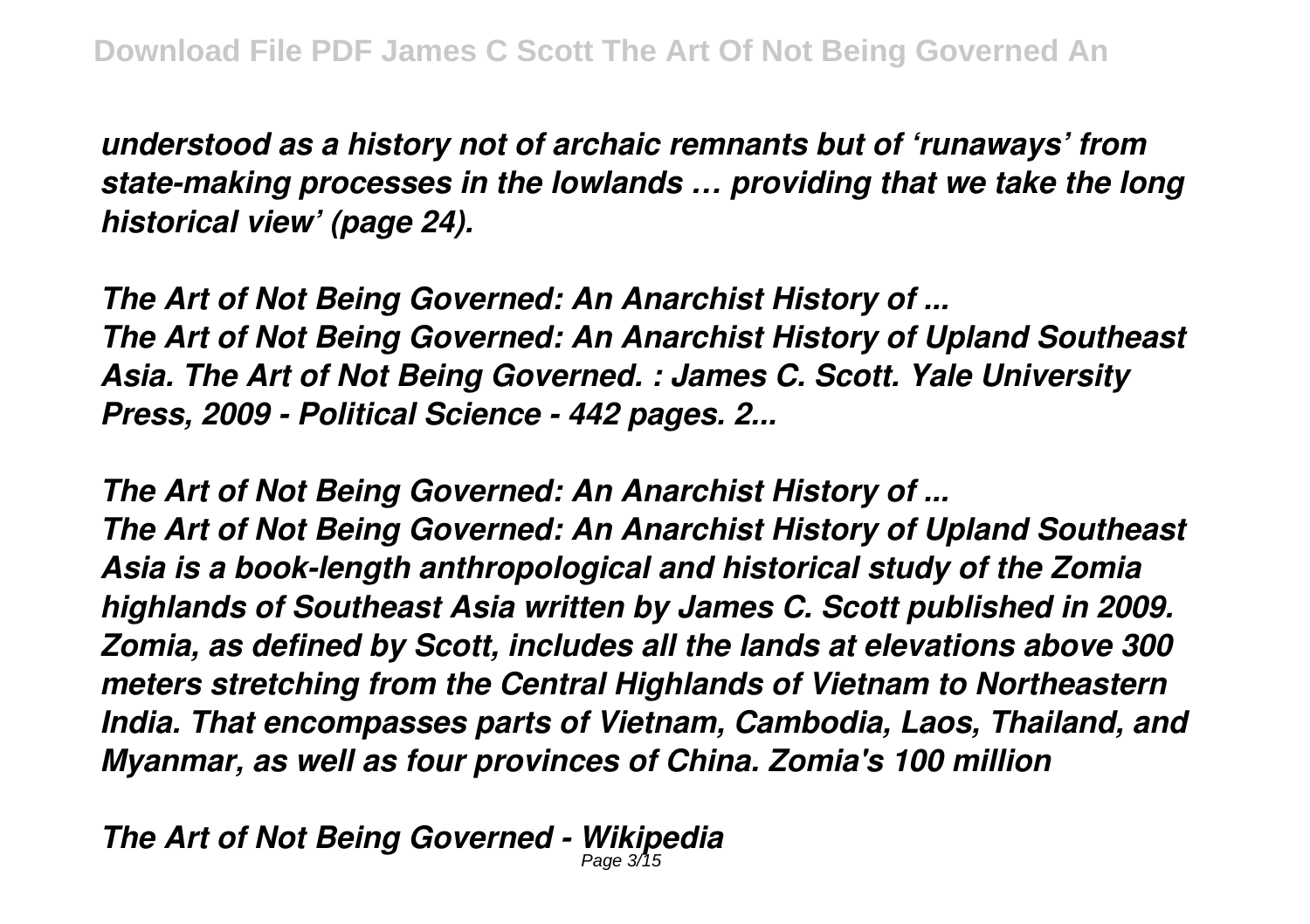*James C. Scott, The Art of Not Being Governed: An Anarchist History of Upland Southeast Asia, New Haven, CT: Yale University Press. How do ordinary people deal with a predatory state? Finding an answer to this question is at the center of James Scott's insightful The Art of Not Being Governed . Scott's analysis*

*James C. Scott, The Art of Not Being Governed: An ... Buy Domination and the Arts of Resistance: Hidden Transcripts New Ed by Scott, James C. (ISBN: 8581000022589) from Amazon's Book Store. Everyday low prices and free delivery on eligible orders.*

*Domination and the Arts of Resistance: Hidden Transcripts ... James C. Scott is an American political scientist and anthropologist. He is a comparative scholar of agrarian and non-state societies, subaltern politics, and anarchism. His primary research has centered on peasants of Southeast Asia and their strategies of resistance to various forms of domination. The New York Times described his research as "highly influential and idiosyncratic". Scott received his bachelor's degree from Williams College and his MA and PhD in political science from Yale. He t* Page 4/15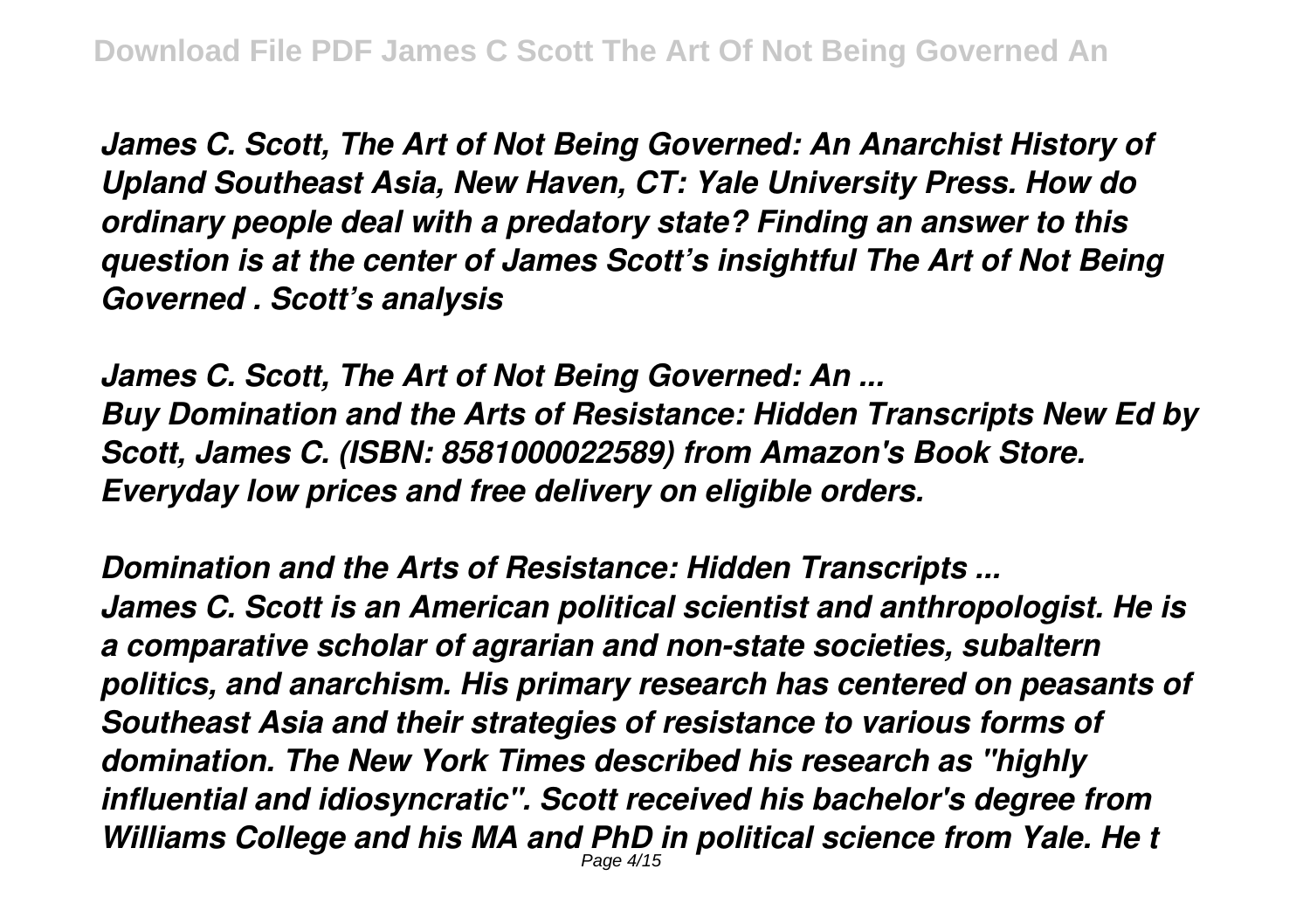*James C. Scott - Wikipedia*

*Scott, James C. Domination and the arts of resistance : hidden transcripts I James C. Scott p. t:m Includes bibliographicol riferences. ISBN 0-300-04705-3 (cloth) 0-300-05669-9 (pbk.) 1. Passive resistance. 2. PoJI)tr (Social sciences) 3. Dominance (Psychology) 4. Interpersonal relations. 5. Social groups. 1 Title. HM278.S37 1990*

*Domination and the Arts of Resistance - Libcom.org Buy The Art of Not Being Governed Publisher: Yale University Press by James C. Scott (ISBN: ) from Amazon's Book Store. Everyday low prices and free delivery on eligible orders.*

*The Art of Not Being Governed Publisher: Yale University ... Buy [( The Art of Not Being Governed: An Anarchist History of Upland Southeast Asia )] [by: James C. Scott] [Sep-2009] by James C. Scott (ISBN: ) from Amazon's Book Store. Everyday low prices and free delivery on eligible orders.*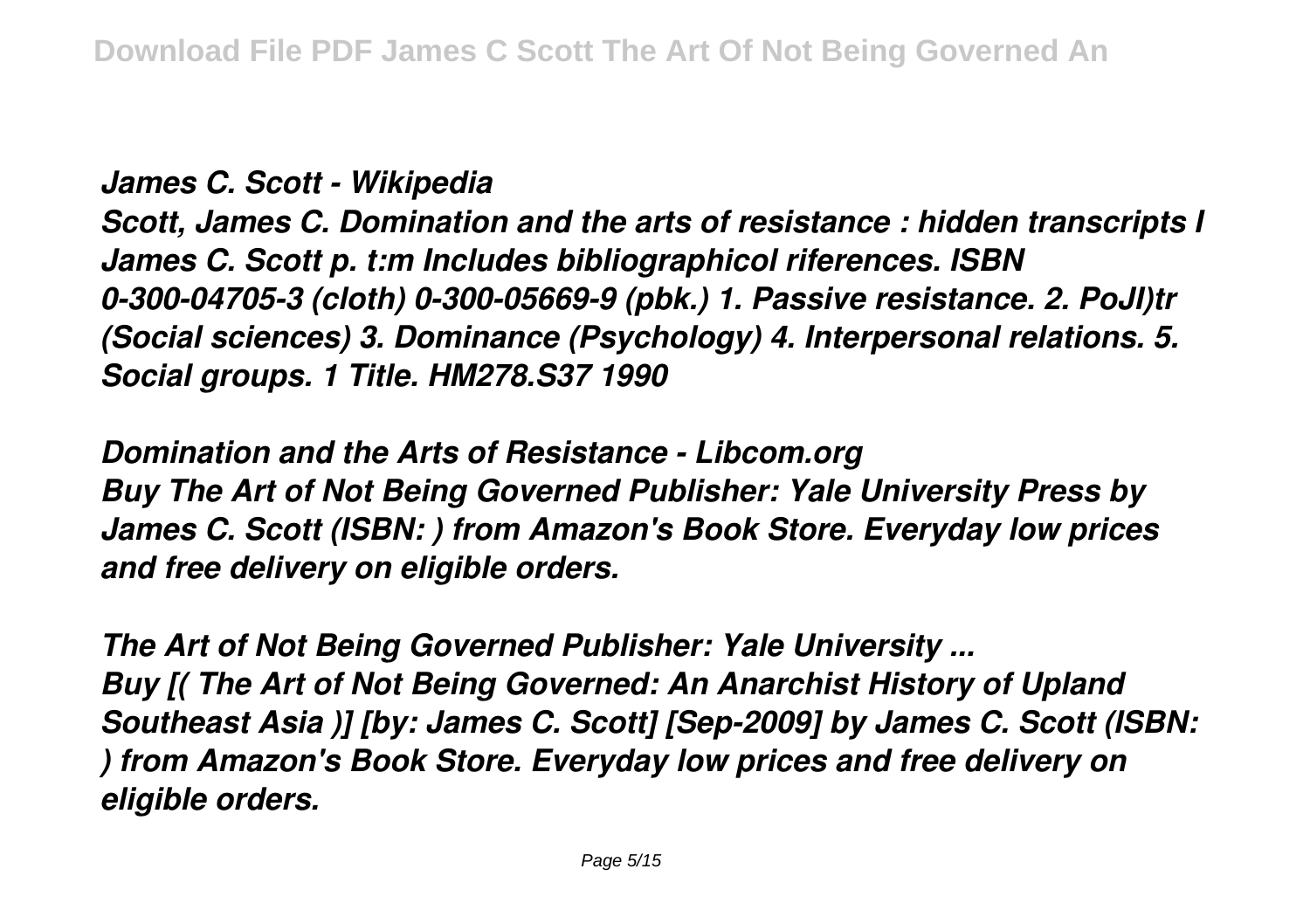*[( The Art of Not Being Governed: An Anarchist History of ... Herold Wiens and Sir James George Scott ("Shway Yoe") figure prominently in this chapter (pp. 137 ff.). And The Art of Not Being Governed offers a potential corollary to Charles Tilly's comments about state formation: "states make wars and wars make states" becomes "states makes wars and wars – massively – make migrants" (p. 146). Further pursuing the comparative aspects of displacement and refuge, Scott discusses the "state-resistant space" of the Pegu Yoma in Burma as ...*

*Review of The Art of Not Being Governed - New Mandala Buy The Art of Not Being Governed: An Anarchist History of Upland Southeast Asia (Yale Agrarian Studies Series) by Scott, James C. (2009) Hardcover by James C. Scott (ISBN: ) from Amazon's Book Store. Everyday low prices and free delivery on eligible orders.*

*The Art of Not Being Governed: An Anarchist History of ... James Scott, Ph.D., Yale University, 1967, is the Sterling Professor of Political Science and Professor of Anthropology and is co-Director of the Agrarian Studies Program and a mediocre farmer. His research concerns* Page 6/15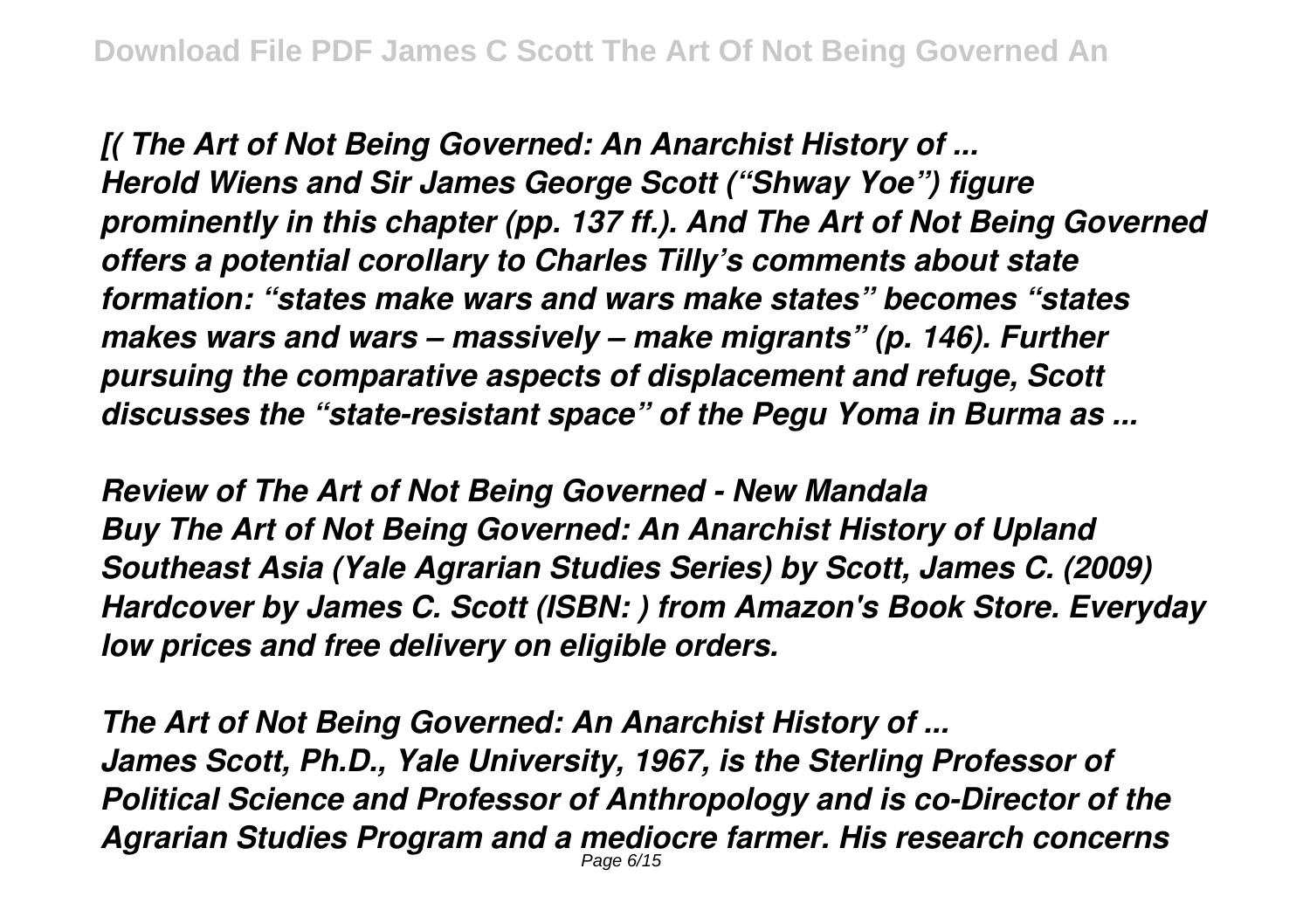*political economy, comparative agrarian societies, theories of hegemony and resistance, peasant politics, revolution, Southeast Asia, theories of class relations and anarchism.*

*The Art of Not Being Governed: An Anarchist History of ... James C. Scott (born December 2, 1936) is an American political scientist and anthropologist. He is a comparative scholar of agrarian and non-state societies, subaltern politics, and anarchism. His primary research has centered on peasants of Southeast Asia and their strategies of resistance to vari*

*James C. Scott - WikiMili, The Free Encyclopedia*

*From the acclaimed author and scholar James C. Scott, the compelling tale of Asian peoples who until recently have stemmed the vast tide of statemaking to live at arm's length from any organized state society For two thousand years the disparate groups that now reside in Zomia (a mountainous region the size of Europe that consists of portions of seven Asian countries) have fled the projects of the organized state societies that surround them—slavery, conscription, taxes, corvée labor ...* Page 7/15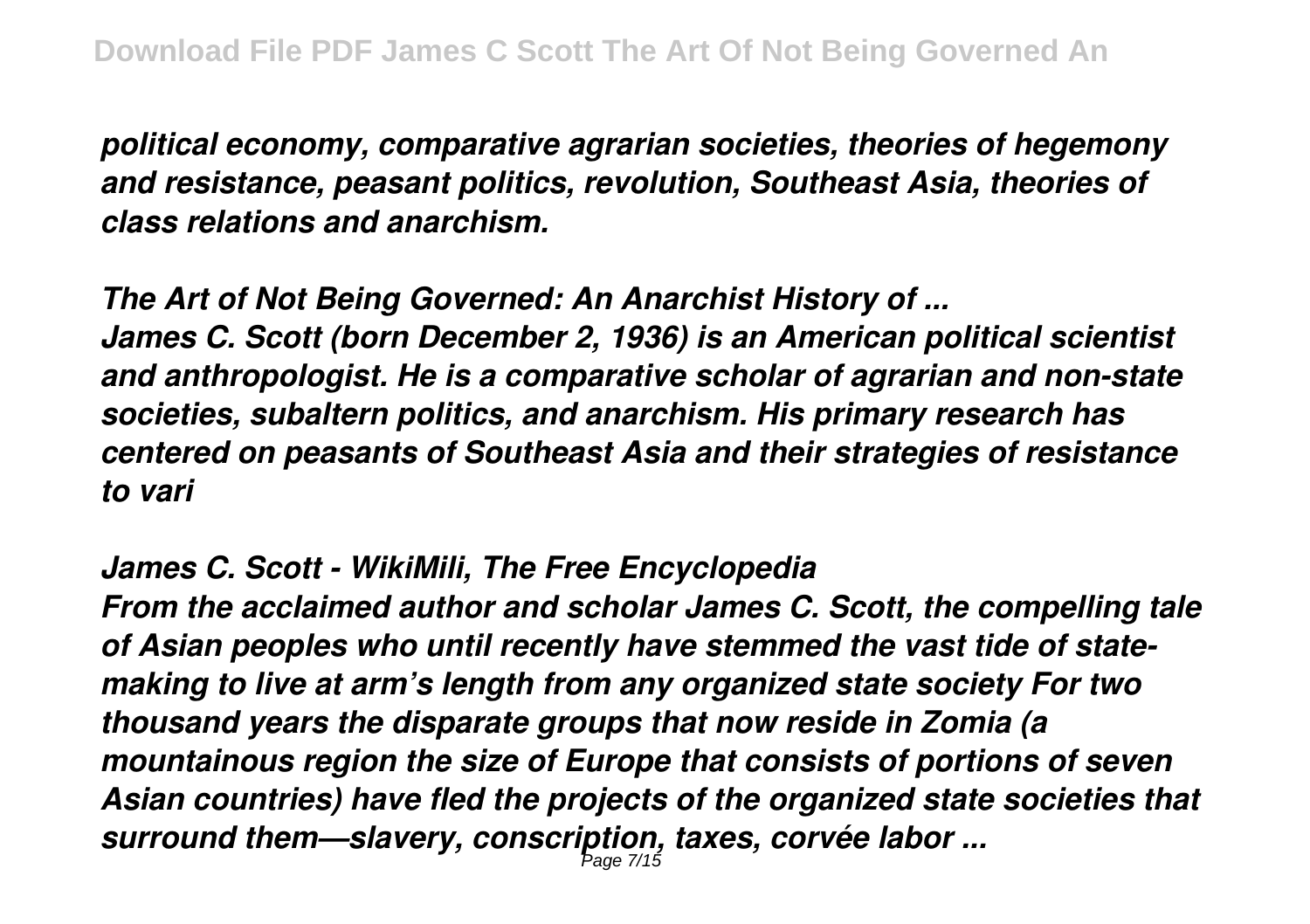*The Art of Not Being Governed by James C. Scott - Yale ... James C. Scott. James Scott, recognized worldwide as an eminent authority in Southeast Asian, peasant, and agrarian studies, tells the story of the peoples of Zomia and their unlikely odyssey in search of selfdetermination. He redefines our views on Asian politics, history, demographics, and even our fundamental ideas about what constitutes civilization, and challenges us with a radically different approach to history that presents events from the perspective of stateless peoples and ...*

*James Scott: The Art of Not Being Governed The Art of Not Being Governed James Scott on the topic of \"The Art of Not Being Governed\" How Grains Domesticated Us, James C. Scott, SOAS, University of London James C. Scott and The Art of Not Being Governed | by Jeff Riggenbach James C Scott: The Domestication of Fire, Animals, Grains and.......Us Prof James C. Scott - Beyond the Pale: The Earliest Agrarian States and "their Barbarians", SOAS A Short Account of the Deep History of State Evasion |* Page 8/15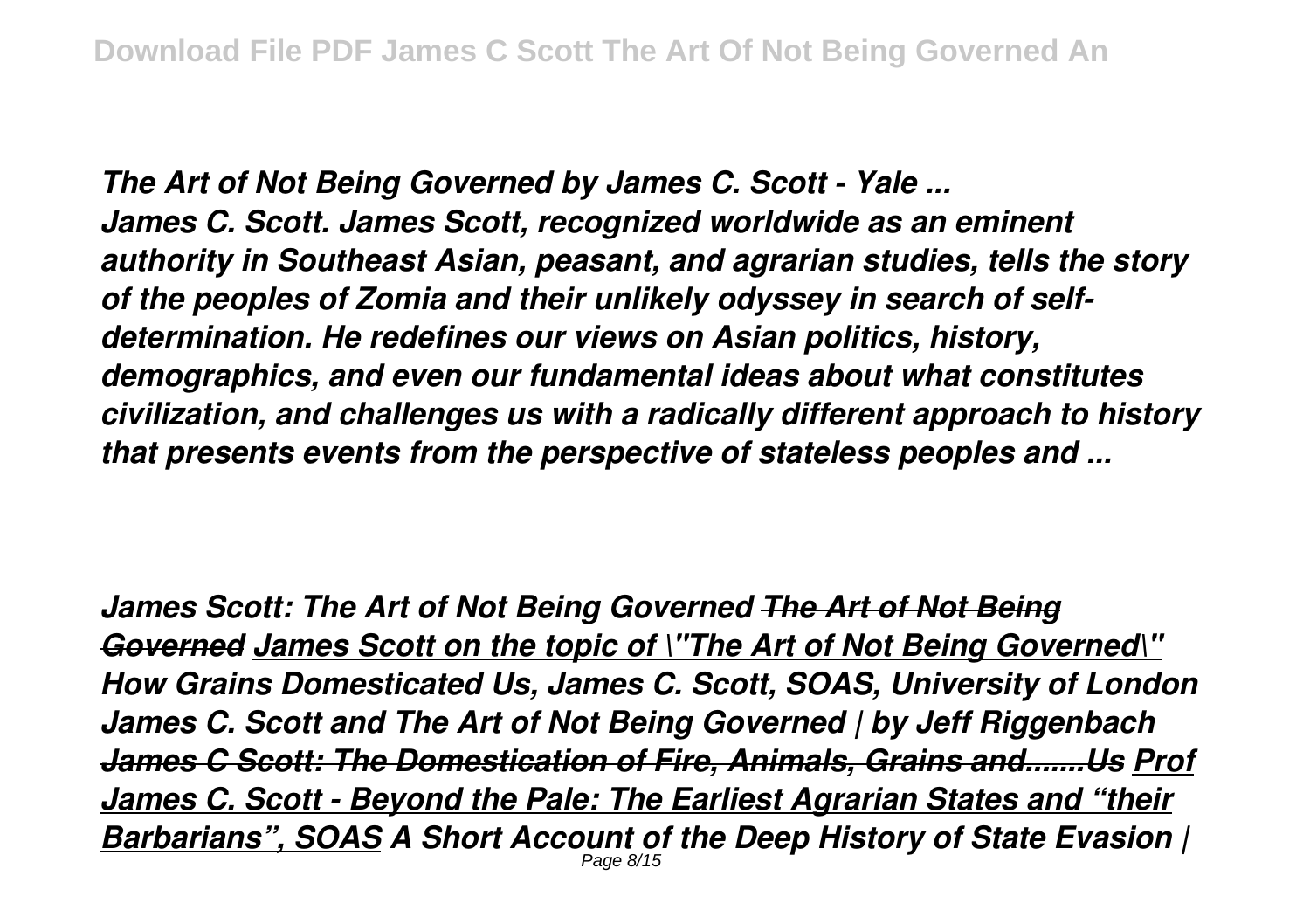*James C. Scott Introducing James C. Scott James C Scott 2009 The Art of Not Being Governed*

*? The Art of Not Being Governed ?Panel discussion with James C. Scott A Brief History of Flight from the State - by James Scott An Interview with James C. Scott - Time with a Creative Mind James C. Scott: Where Did They Come From? James C. Scott on public historical memory*

*Q\u0026A with James C Scott, SOAS Food Studies Centre, SOAS, University of LondonJames C. Scott James C Scott: Food sovereignty A critical dialogue James C Scott The Art*

*Designed by James J. Johnson and set in Ehrhardt type by Tseng Information Systems, Inc. Printed in the United States of America. Library of Congress Cataloging-in-Publication Data Scott, James C. The art of not being governed : an anarchist history of upland Southeast Asia / James C. Scott. p. cm. Includes bibliographical references and index.*

*The Art of Not Being Governed - Libcom.org*

*The Art of Not Being Governed does not come out of a clear blue sky but represents an extension and adaptation of many ideas with which Scott has worked over the years. Many people first gained some familiarity with the* Page 9/15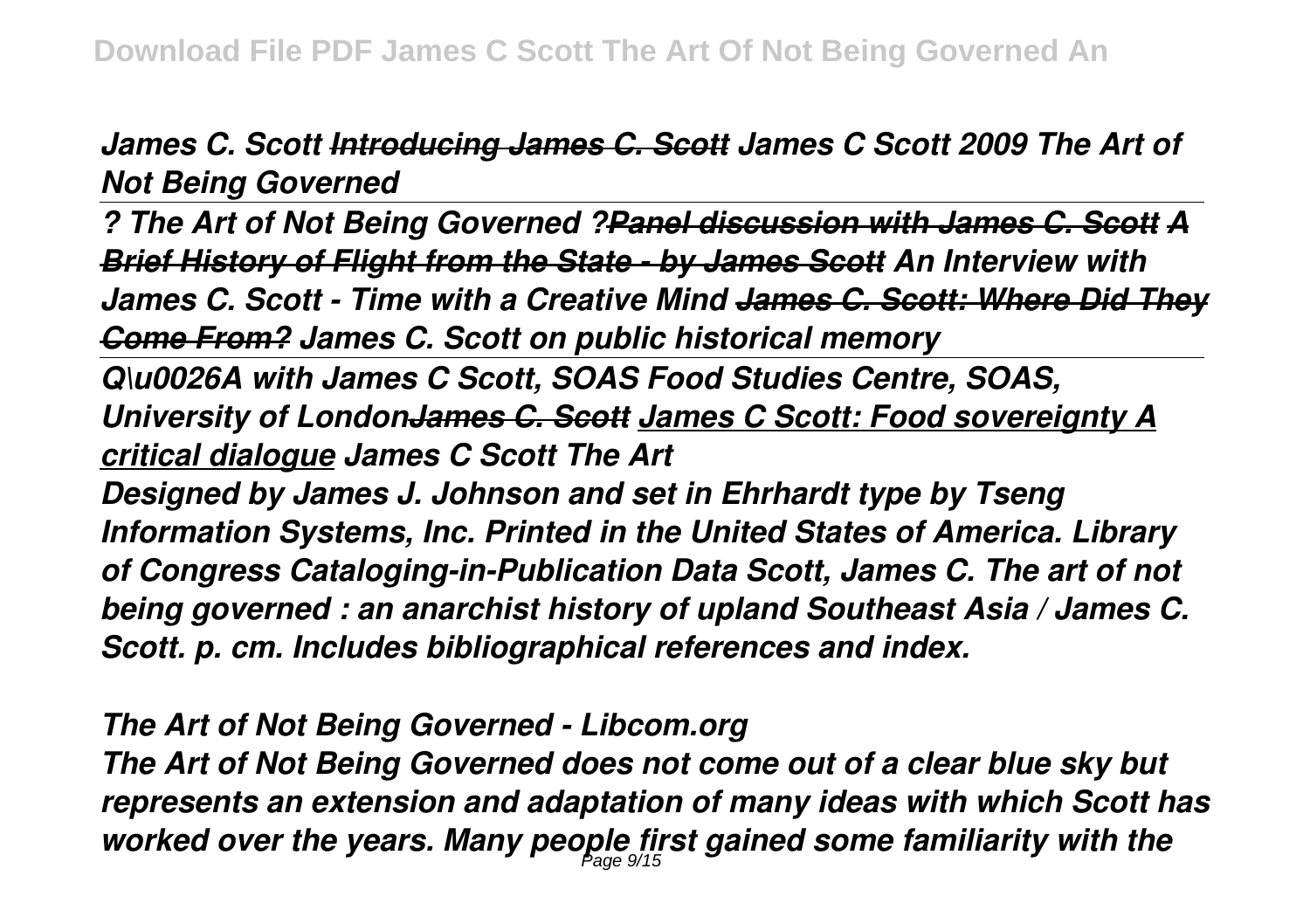*theory underlying this new work through the seminars and keynote lectures Scott gave at intervals over an extended period at elite centres of learning worldwide, often under the rubric 'Why Civilizations Can't Climb Hills'.*

*The Art of Not Being Governed: An Anarchist History of ... James Scott writes with passion and with an intriguing focus on various highland peoples of Indo-China - whom he clearly admires - which he uses as an exemplar of his thesis that 'the history of hill peoples is best understood as a history not of archaic remnants but of 'runaways' from state-making processes in the lowlands … providing that we take the long historical view' (page 24).*

*The Art of Not Being Governed: An Anarchist History of ... The Art of Not Being Governed: An Anarchist History of Upland Southeast Asia. The Art of Not Being Governed. : James C. Scott. Yale University Press, 2009 - Political Science - 442 pages. 2...*

*The Art of Not Being Governed: An Anarchist History of ...* Page 10/15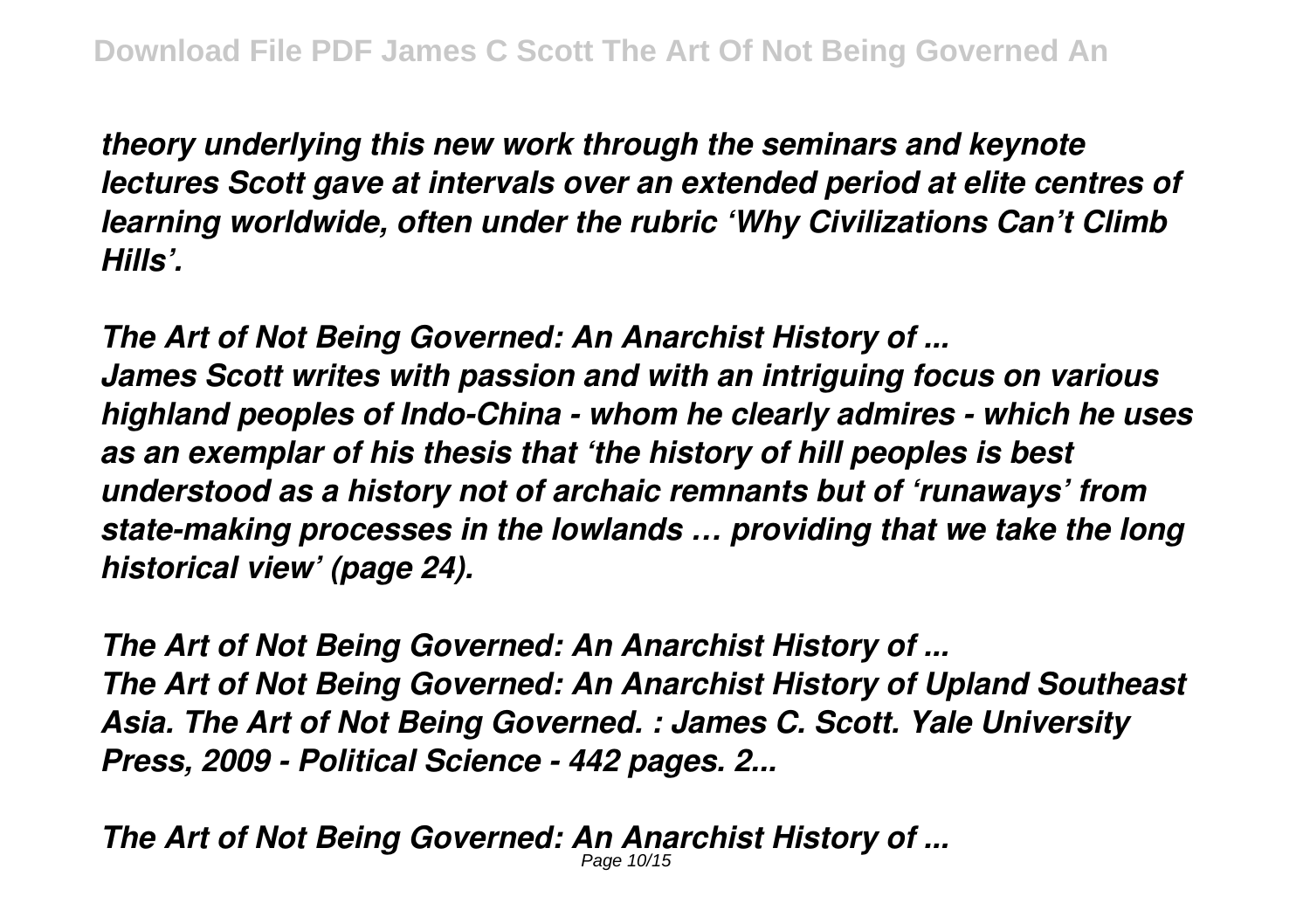*The Art of Not Being Governed: An Anarchist History of Upland Southeast Asia is a book-length anthropological and historical study of the Zomia highlands of Southeast Asia written by James C. Scott published in 2009. Zomia, as defined by Scott, includes all the lands at elevations above 300 meters stretching from the Central Highlands of Vietnam to Northeastern India. That encompasses parts of Vietnam, Cambodia, Laos, Thailand, and Myanmar, as well as four provinces of China. Zomia's 100 million*

## *The Art of Not Being Governed - Wikipedia*

*James C. Scott, The Art of Not Being Governed: An Anarchist History of Upland Southeast Asia, New Haven, CT: Yale University Press. How do ordinary people deal with a predatory state? Finding an answer to this question is at the center of James Scott's insightful The Art of Not Being Governed . Scott's analysis*

*James C. Scott, The Art of Not Being Governed: An ... Buy Domination and the Arts of Resistance: Hidden Transcripts New Ed by Scott, James C. (ISBN: 8581000022589) from Amazon's Book Store. Everyday low prices and free delivery on eligible orders.* Page 11/15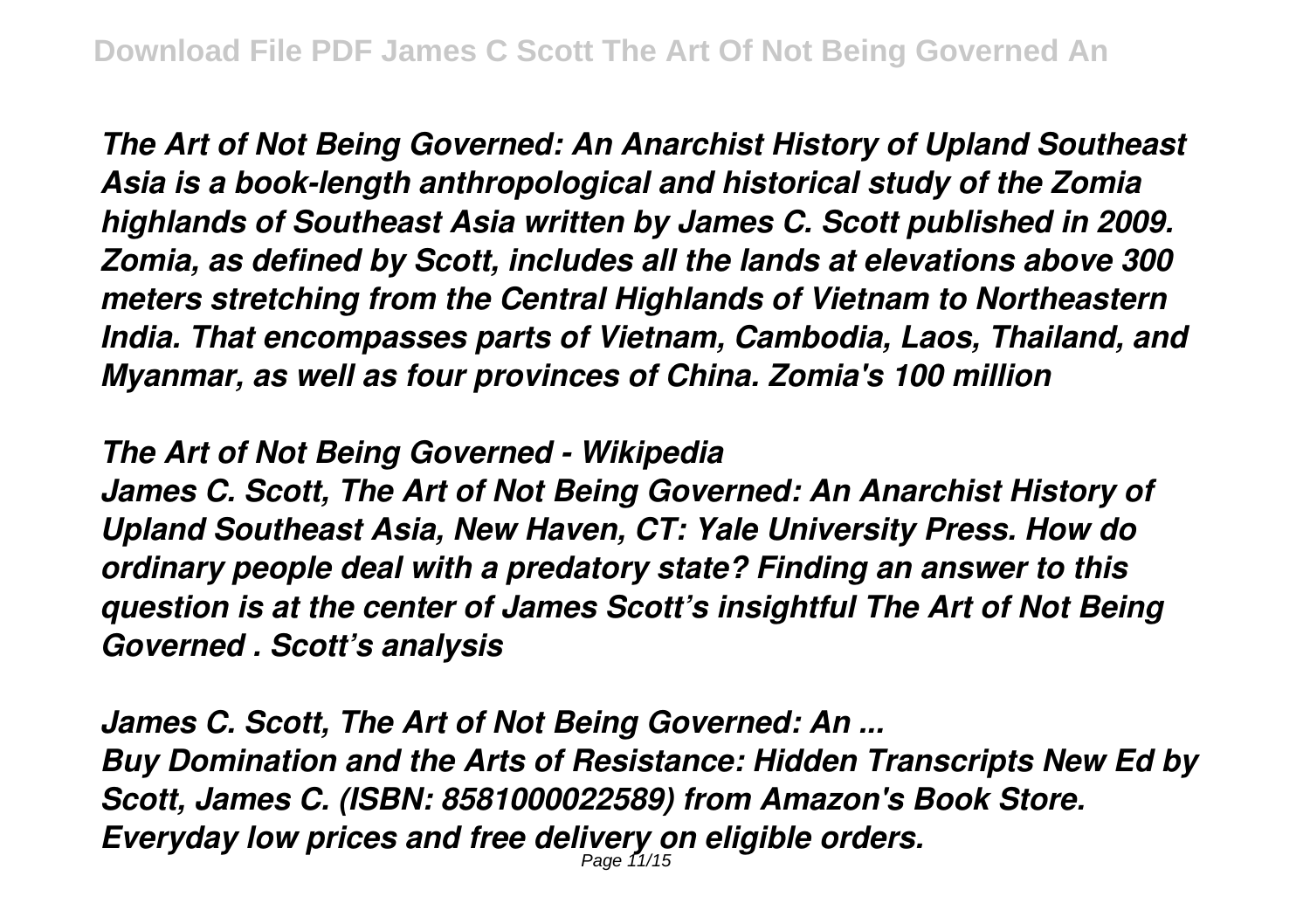*Domination and the Arts of Resistance: Hidden Transcripts ... James C. Scott is an American political scientist and anthropologist. He is a comparative scholar of agrarian and non-state societies, subaltern politics, and anarchism. His primary research has centered on peasants of Southeast Asia and their strategies of resistance to various forms of domination. The New York Times described his research as "highly influential and idiosyncratic". Scott received his bachelor's degree from Williams College and his MA and PhD in political science from Yale. He t*

*James C. Scott - Wikipedia*

*Scott, James C. Domination and the arts of resistance : hidden transcripts I James C. Scott p. t:m Includes bibliographicol riferences. ISBN 0-300-04705-3 (cloth) 0-300-05669-9 (pbk.) 1. Passive resistance. 2. PoJI)tr (Social sciences) 3. Dominance (Psychology) 4. Interpersonal relations. 5. Social groups. 1 Title. HM278.S37 1990*

*Domination and the Arts of Resistance - Libcom.org Buy The Art of Not Being Governed Publisher: Yale University Press by* Page 12/15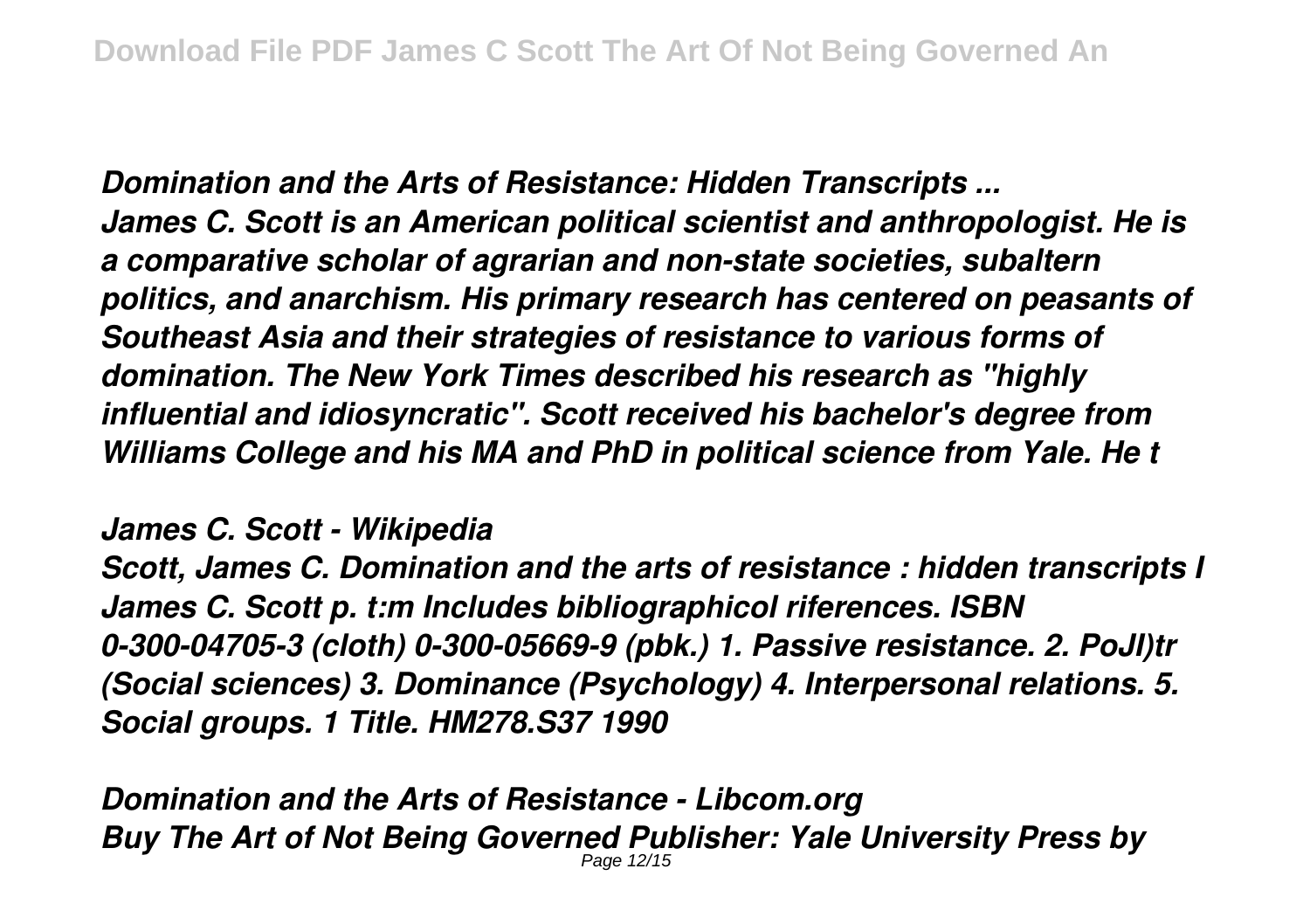*James C. Scott (ISBN: ) from Amazon's Book Store. Everyday low prices and free delivery on eligible orders.*

*The Art of Not Being Governed Publisher: Yale University ... Buy [( The Art of Not Being Governed: An Anarchist History of Upland Southeast Asia )] [by: James C. Scott] [Sep-2009] by James C. Scott (ISBN: ) from Amazon's Book Store. Everyday low prices and free delivery on eligible orders.*

*[( The Art of Not Being Governed: An Anarchist History of ... Herold Wiens and Sir James George Scott ("Shway Yoe") figure prominently in this chapter (pp. 137 ff.). And The Art of Not Being Governed offers a potential corollary to Charles Tilly's comments about state formation: "states make wars and wars make states" becomes "states makes wars and wars – massively – make migrants" (p. 146). Further pursuing the comparative aspects of displacement and refuge, Scott discusses the "state-resistant space" of the Pegu Yoma in Burma as ...*

*Review of The Art of Not Being Governed - New Mandala* Page 13/15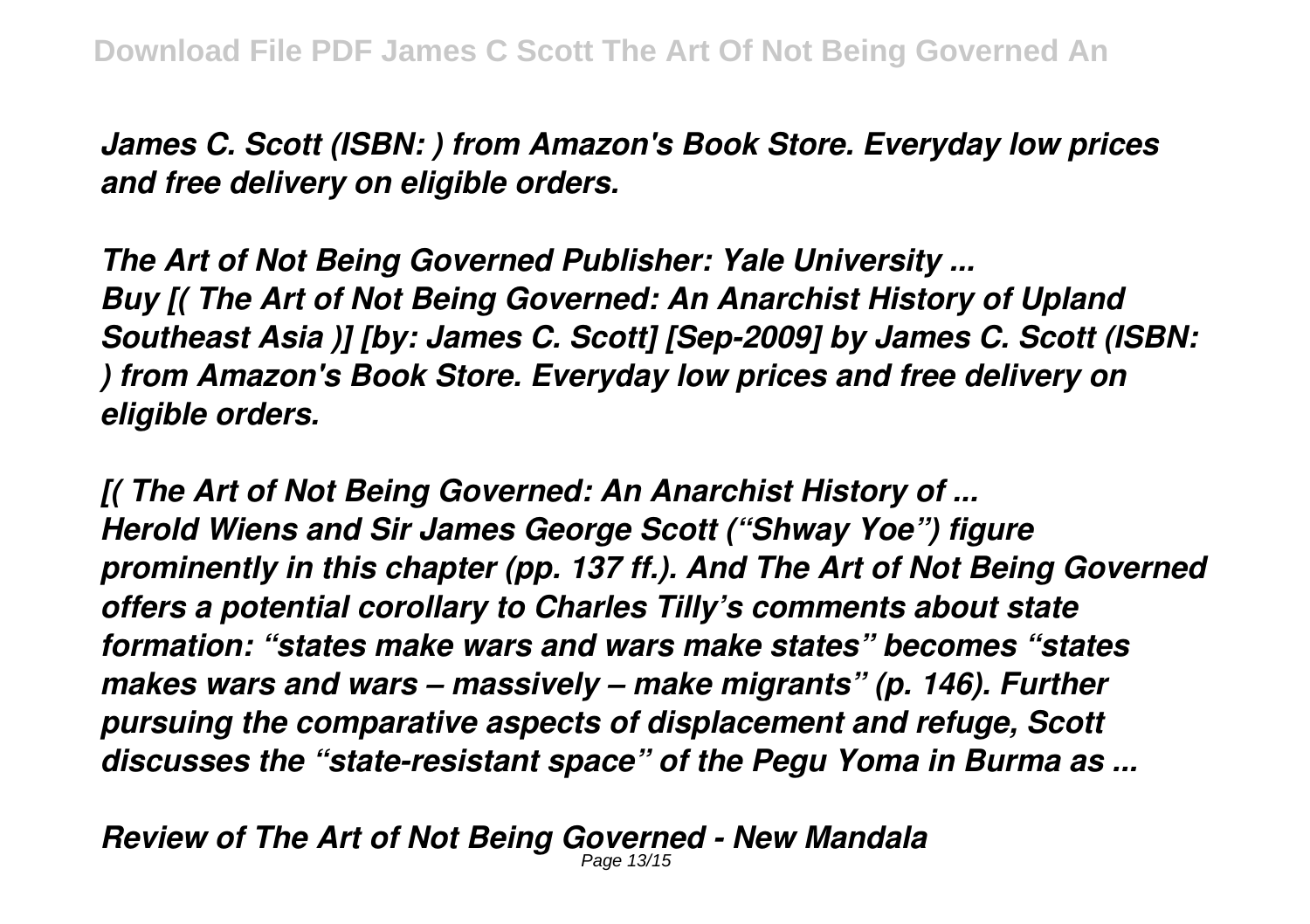*Buy The Art of Not Being Governed: An Anarchist History of Upland Southeast Asia (Yale Agrarian Studies Series) by Scott, James C. (2009) Hardcover by James C. Scott (ISBN: ) from Amazon's Book Store. Everyday low prices and free delivery on eligible orders.*

*The Art of Not Being Governed: An Anarchist History of ... James Scott, Ph.D., Yale University, 1967, is the Sterling Professor of Political Science and Professor of Anthropology and is co-Director of the Agrarian Studies Program and a mediocre farmer. His research concerns political economy, comparative agrarian societies, theories of hegemony and resistance, peasant politics, revolution, Southeast Asia, theories of class relations and anarchism.*

*The Art of Not Being Governed: An Anarchist History of ... James C. Scott (born December 2, 1936) is an American political scientist and anthropologist. He is a comparative scholar of agrarian and non-state societies, subaltern politics, and anarchism. His primary research has centered on peasants of Southeast Asia and their strategies of resistance to vari*